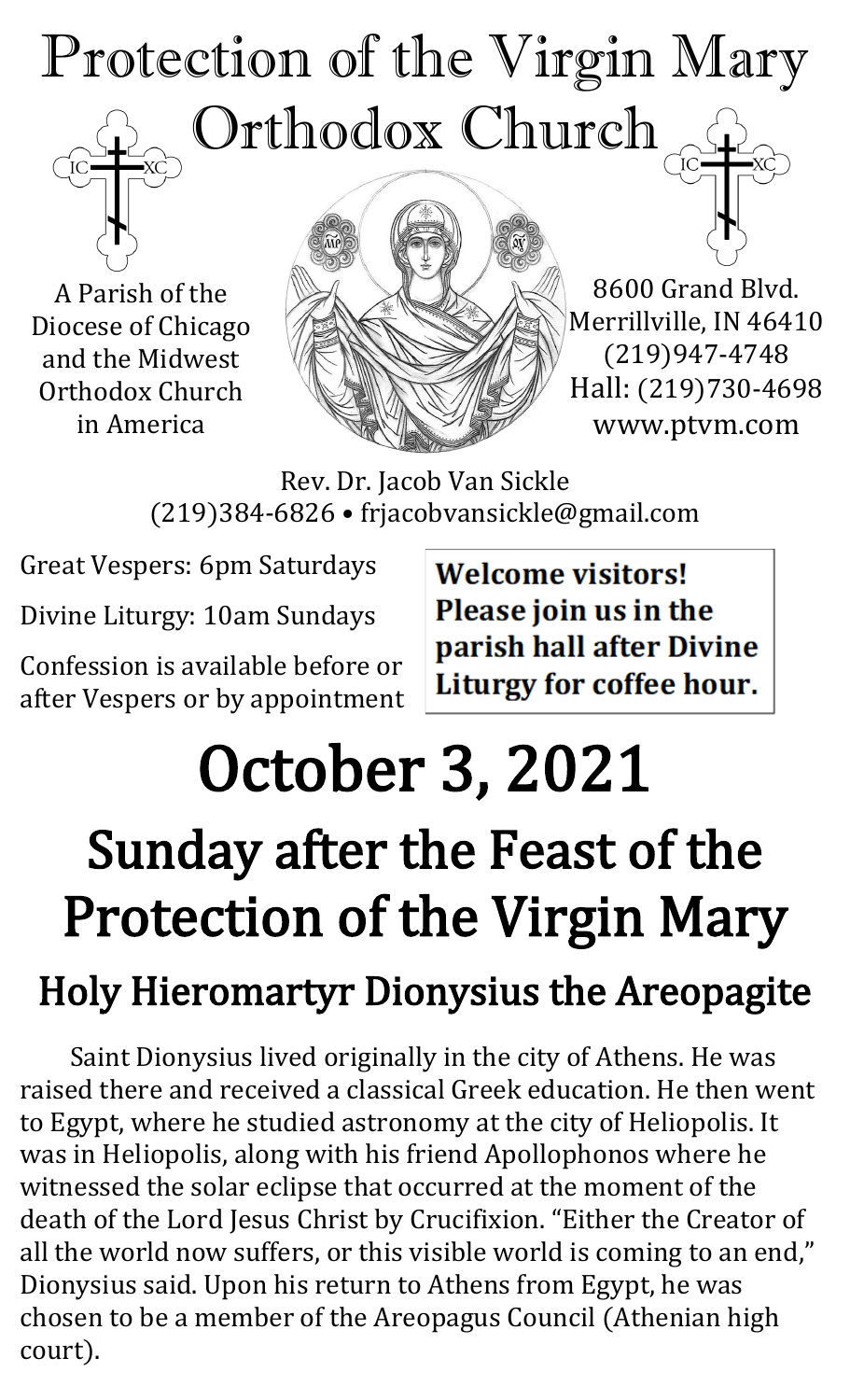When the holy Apostle Paul preached at the place on the Hill of Ares (Acts 17:16-34), Dionysius accepted his salvific proclamation and became a Christian. For three years Saint Dionysius remained a companion of the holy Apostle Paul in preaching the Word of God. Later on, the Apostle Paul selected him as bishop of the city of Athens. And in the year 57 Saint Dionysius was present at the repose of the Most Holy Theotokos.

After the death of the Apostle Paul, Saint Dionysius wanted to continue with his work, and therefore went off preaching in the West, accompanied by the Presbyter Rusticus and Deacon Eleutherius. They converted many to Christ at Rome, and then in Germany, and then in Spain. In Gaul, during a persecution against Christians by the pagan authorities, all three confessors were arrested and thrown into prison. By night Saint Dionysius celebrated the Divine Liturgy with angels of the Lord. In the morning the martyrs were beheaded. According to an old tradition, Saint Dionysius took up his head, proceeded with it to the church and fell down dead there. A pious woman named Catulla buried the relics of the saint.

#### HYMNS OF THE DAY

#### Tone 6 – Resurrectional Troparion

The angelic powers were at Your tomb; the guards became as dead men. Mary stood by Your grave, seeking Your most pure body. You captured hell, not being tempted by it. You came to the Virgin granting life.// O Lord, Who rose from the dead, glory to You!

#### Tone 4 – Patronal Troparion

Today the faithful celebrate the **feast** with joy, illumined by your coming, O Mother of God. Beholding your pure image we fervently cry to you: Encompass us beneath the precious veil of your protection. Deliver us from every form of evil by entreating Christ, your Son and our God// that He may save our souls.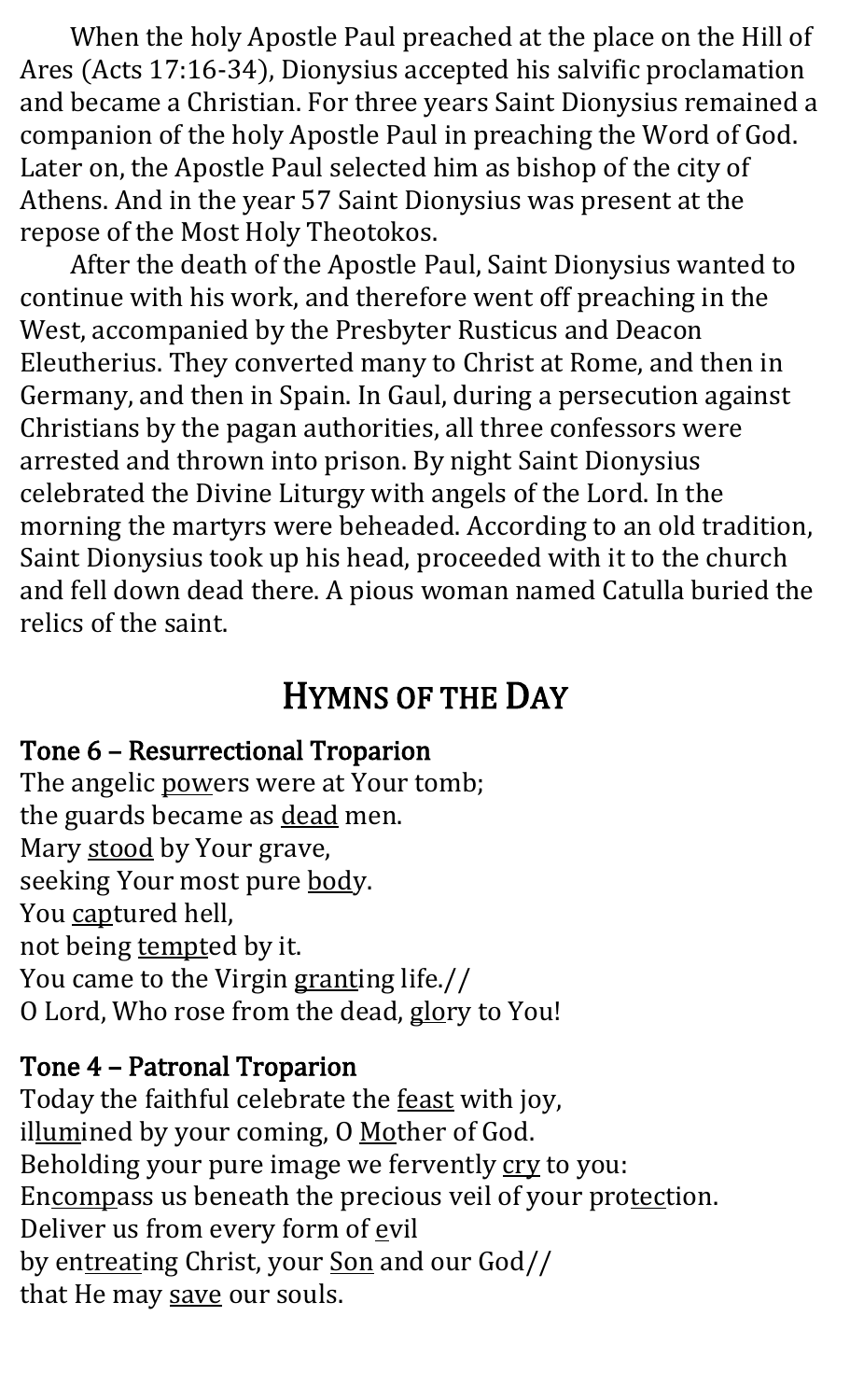#### Tone 4 – Troparion for St. Dionysius

Having learned goodness and maintaining continence in all things, you were arrayed with a good conscience as befits a priest. From the Chosen Vessel you drew ineffable mysteries; you kept the Faith, and finished a course equal to his.// Hieromartyr Dionysius, entreat Christ God that our souls may be saved!

#### Tone 6 – Resurrectional Kontakion

When Christ God the Giver of Life, raised all of the dead from the valleys of misery with His mighty hand, He bestowed resurrection on the human race.// He is the Savior of all, the Resurrection, the Life, and the God of all.

#### Tone 8 – Kontakion for St. Dionysius

As a disciple of the Apostle caught up to the third heaven, you spiritually entered the gate of heaven, O Dionysius. You were enriched with understanding of ineffable mysteries and enlighten those who sat in the darkness of ignorance.// Therefore we cry to you: "Rejoice, universal Father!"

#### Tone 3 – Patronal Kontakion

Today the Virgin stands in the midst of the Church, And with choirs of saints she invisibly prays to God for us. Angels and bishops worship. Apostles and prophets rejoice together,//

Since for our sake she prays to the eternal God.

#### SCRIPTURE READINGS

#### Tone 6 – Sunday Prokeimenon (Psalm 27)

O Lord, save Your people, / and bless Your inheritance!

#### Tone 3 – Song of the Theotokos (Luke 1)

My soul magnifies the Lord, / and my spirit rejoices in God my Savior!

#### Epistle: 2 Corinthians 4.6-15 (Sunday)

Brethren: The God who commanded light to shine out of darkness has shone in our hearts to give the light of the knowledge of the glory of God in the face of Jesus Christ. But we have this treasure in earthen vessels, that the excellence of the power may be of God and not of us. We are hard-pressed on every side, yet not crushed; we are perplexed, but not in despair; persecuted, but not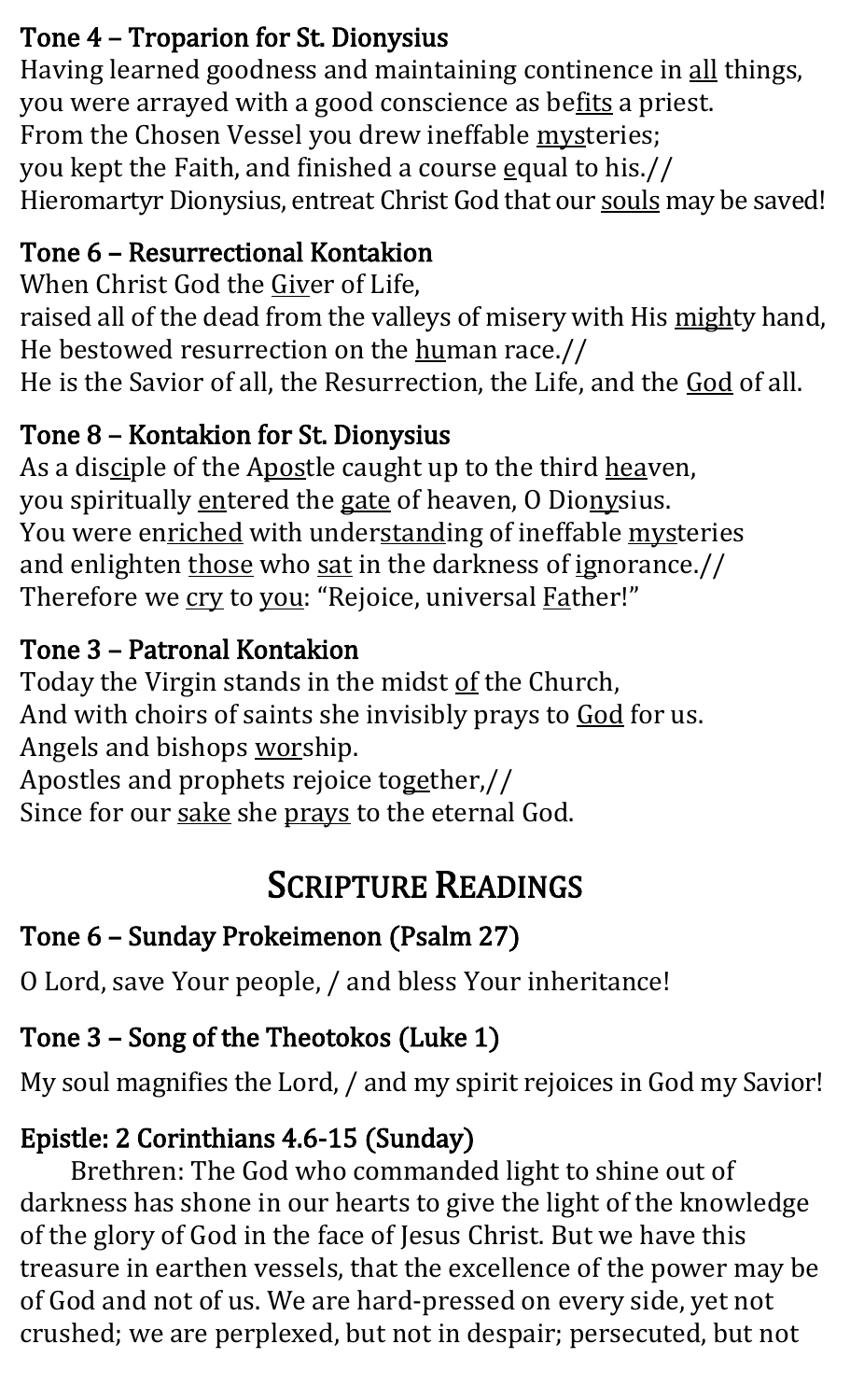forsaken; struck down, but not destroyed—always carrying about in the body the dying of the Lord Jesus, that the life of Jesus also may be manifested in our body. For we who live are always delivered to death for Jesus' sake, that the life of Jesus also may be manifested in our mortal flesh. So then, death is working in us, but life in you.

And since we have the same spirit of faith, according to what is written, "I believed and therefore I spoke," we also believe and therefore speak, knowing that He who raised up the Lord Jesus will also raise us up with Jesus, and will present us with you. For all things are for your sakes, that grace, having spread through the many, may cause thanksgiving to abound to the glory of God.

#### Hebrews 9.1-7 (for the Feast of Protection)

Brethren: Even the first covenant had ordinances for divine service and an earthly sanctuary. For a tabernacle was prepared: the first part, which is called the sanctuary, contained the lampstand, the table, and the showbread; and behind the second veil, the part of the tabernacle which is called the Holiest of All contained the golden censer and the ark of the covenant overlaid on all sides with gold, in which were the golden pot that had the manna, Aaron's rod that budded, and the tablets of the Law. And above it were the cherubim of glory, overshadowing the mercy seat. Of these things we cannot now speak in detail.

Now, when these things had been prepared, the priests would always go into the first part of the tabernacle to perform the services. But the high priest went alone into the second part only once a year, not without blood, which he offered for himself and for the people's sins committed in ignorance.

#### Gospel: Luke 6.31-36 (Sunday)

Jesus said to His disciples: "Just as you want men to do to you, you also do to them likewise. But if you love those who love you, what credit is that to you? For even sinners love those who love them. And if you do good to those who do good to you, what credit is that to you? For even sinners do the same. And if you lend to those from whom you hope to receive back, what credit is that to you? For even sinners lend to sinners to receive as much back. But love your enemies, do good, and lend, hoping for nothing in return; and your reward will be great, and you will be sons of the Most High. For He is kind to the unthankful and the evil. Therefore, be merciful, just as your Father also is merciful.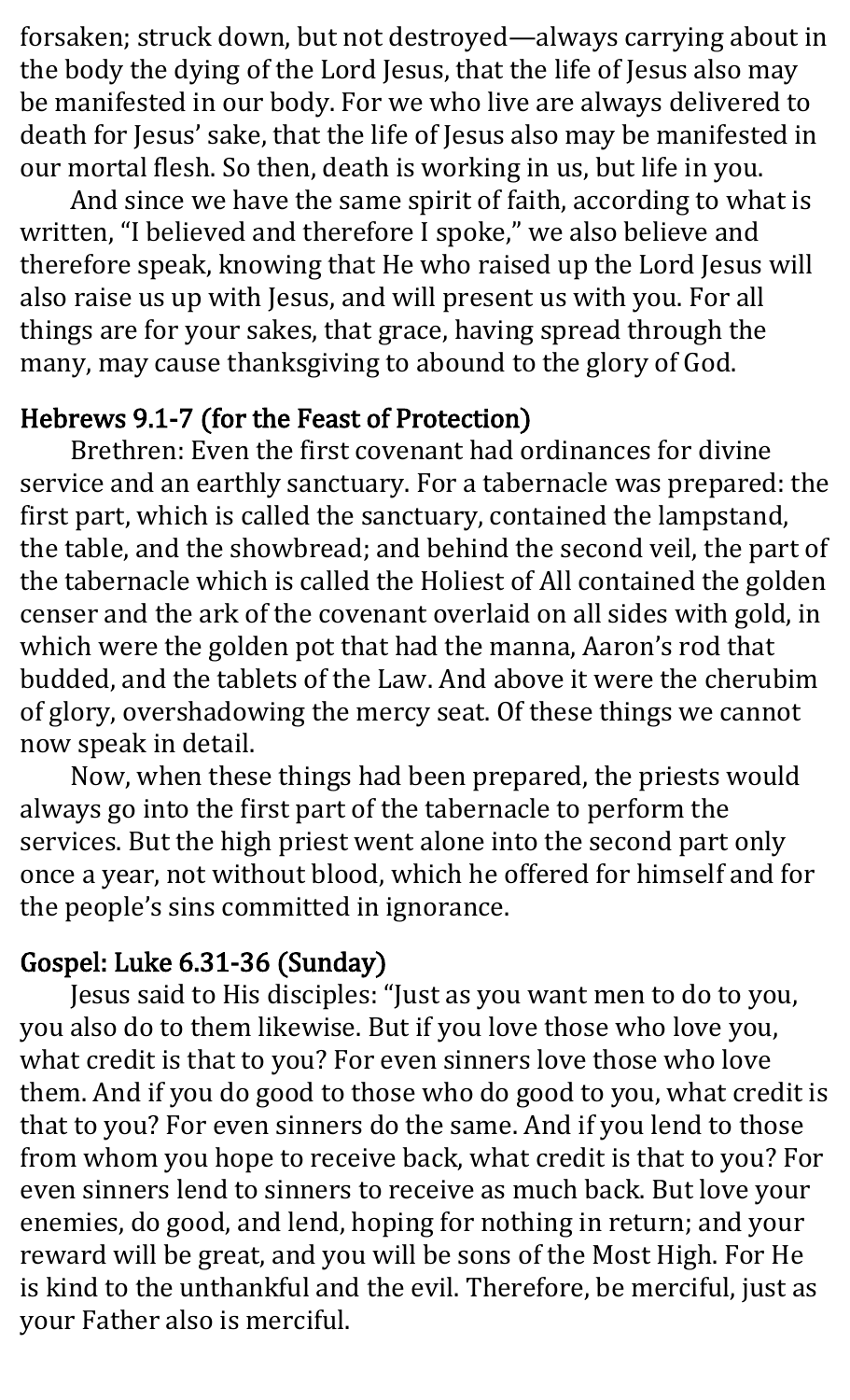#### Luke 10.38-42; 11.27-28 (for the Feast)

At that time, Jesus entered a certain village; and a woman named Martha welcomed Him into her house. And she had a sister called Mary, who sat at Jesus' feet and heard His word.

But Martha was distracted with much serving, and she approached Him and said, "Lord, do You not care that my sister has left me to serve alone? Therefore, tell her to help me."

And Jesus answered and said to her, "Martha, Martha, you are worried and troubled about many things. But one thing is needed, and Mary has chosen that good part, which will not be taken away from her."

And it happened, as He spoke these things, that a certain woman from the crowd raised her voice and said to Him, "Blessed is the womb that bore You, and the breasts which nursed You!"

But He said, "More than that, blessed are those who hear the word of God and keep it!"

#### WE REMEMBER IN PRAYER

| N.Dep. Gordon McCune                   |                | Katherine Klimoff ('31)    |  |
|----------------------------------------|----------------|----------------------------|--|
| <b>Archpr. Anastasy Richter</b>        |                | Catharine Bondarenko ('52) |  |
| Archpr. Sergei Glagolev                |                | Mary Yacuk ('59)           |  |
| Mark Bertram                           |                | George Barsuko ('76)       |  |
| <b>Ev.Mem.</b> Stephen Mechkarov ('20) |                | Catherine Cidylo ('82)     |  |
| Health & Salv.                         | Tanya          | Tanya                      |  |
| Archpr. Peter                          | Jovan          | Christopher                |  |
| Mat. Margaret                          | Julia          | Nina                       |  |
| Mat. Anne                              | Tom            | Renee                      |  |
| Mat. Trudi                             | Tina           | Carissa                    |  |
| Michal                                 | Jennifer       | Cynthia                    |  |
| Annika                                 | Gail           | John                       |  |
| Sarah                                  | Stacy          | Olga                       |  |
| Archpr. Michael                        | Jeramie        | Mark                       |  |
| Pr. Christopher                        | Olivia         | Jerry                      |  |
| Mat. Jennifer                          | Parker         | Michael                    |  |
| Andrew                                 | Christine      | Anthony                    |  |
| Gideon                                 | Larry          | Daryl                      |  |
| Dn. Nicholas                           | Rollie         | Diane                      |  |
| Sophia                                 | Joseph         | Carla                      |  |
| Kevin                                  | Nadia          | Susan                      |  |
| Jon                                    | <b>Brendan</b> | Timothy                    |  |
|                                        |                |                            |  |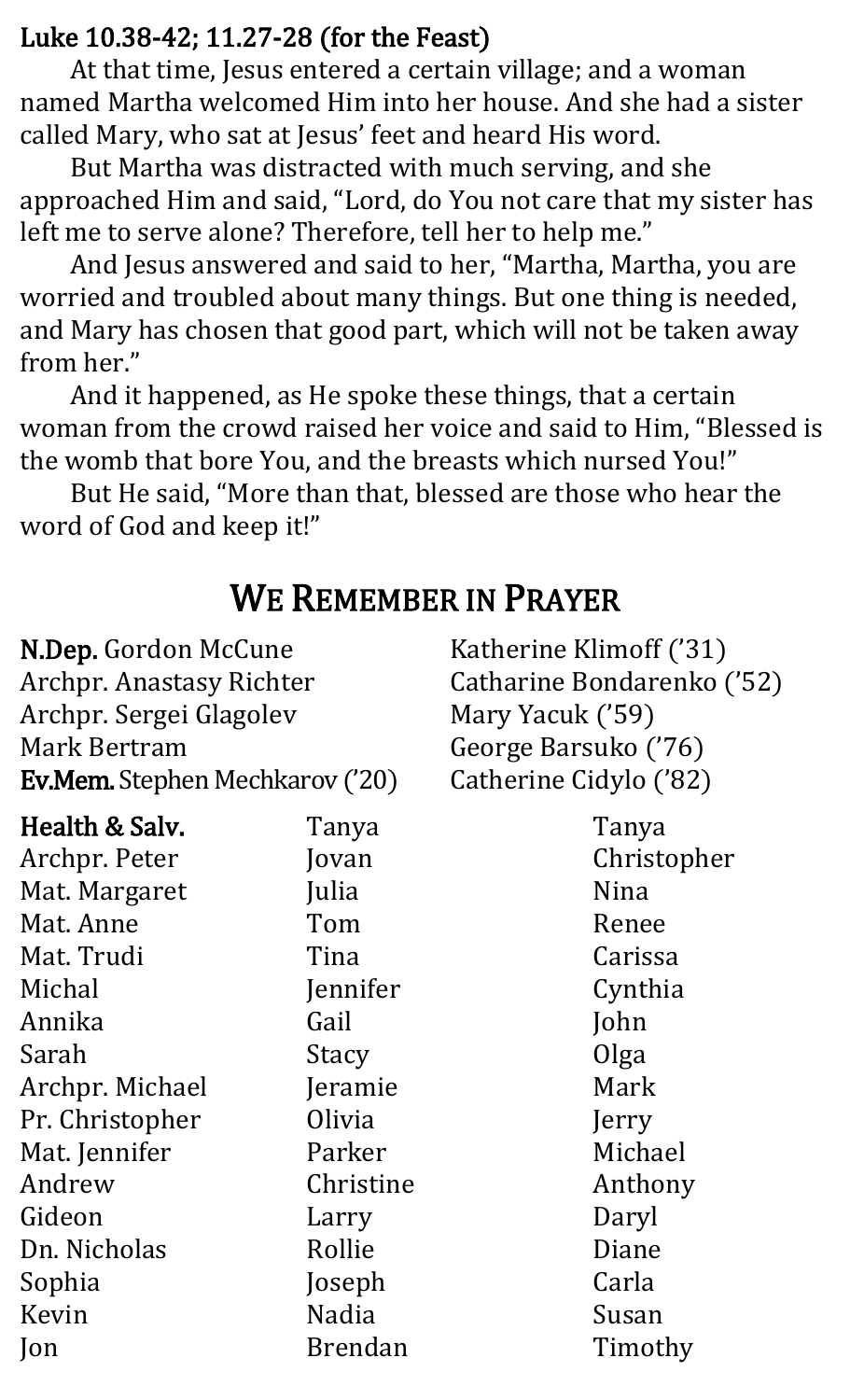| William       | Theodore   | Wanda   |
|---------------|------------|---------|
| Paul          | Robert     | Cindy   |
| Joseph        | Craig      | Mary    |
| Linda         | Chuck      | Linda   |
| Claudia       | Scott      | Ivanka  |
| Elizabeth     | Mark       | Susan   |
| Snezana       | Christine  | Denise  |
| <b>Nathan</b> | Dale       | Valerie |
| Kara          | Pauline    | Jeffrey |
| Christine     | Mary       | Aaron   |
| Jon           | Timothy    | William |
| Zoey          | Lisa       | Jamie   |
| Dominic       | Lois       | Karen   |
| Declan        | Michael    | Dale    |
| Hudson        | Janice     | Jack    |
| Ayden         | Ken        | Joyce   |
| Hyland        | Debbie     | Junia   |
| Jason         | Jacqueline | Anna    |
| Ted           | Cindy      | Sandra  |
| James         | Daniel     | Linda   |
| Pamela        | Laura      | Stephen |
| Erin          | Dorothy    | Megan   |
| Alexander     | Vasiliy    | Ryan    |
| Ronald        | William    | Carol   |

\*If you know someone who needs prayer, please give their name to Fr Jacob

#### ANNOUNCEMENTS

After venerating the Cross, please join us in the hall for our 110<sup>th</sup> Anniversary Dinner. All are welcome. There is no ticket price-only a suggested donation of \$15 per adult. Please do not let money be an obstacle to celebrating with us.

A huge THANK YOU to everyone who helped prepare for the celebration of our parish feast this past Thursday and Friday. It was a beautiful celebration with Archbishop Paul and other visitors from surrounding parishes.

There will be no Bible Study this Wednesday evening, but Faith Enrichment is scheduled for 10am this Thursday.

The annual Diocesan Assembly will take place October 11-13 in Cleveland, OH. The Assembly will adopt a budget for the Diocese for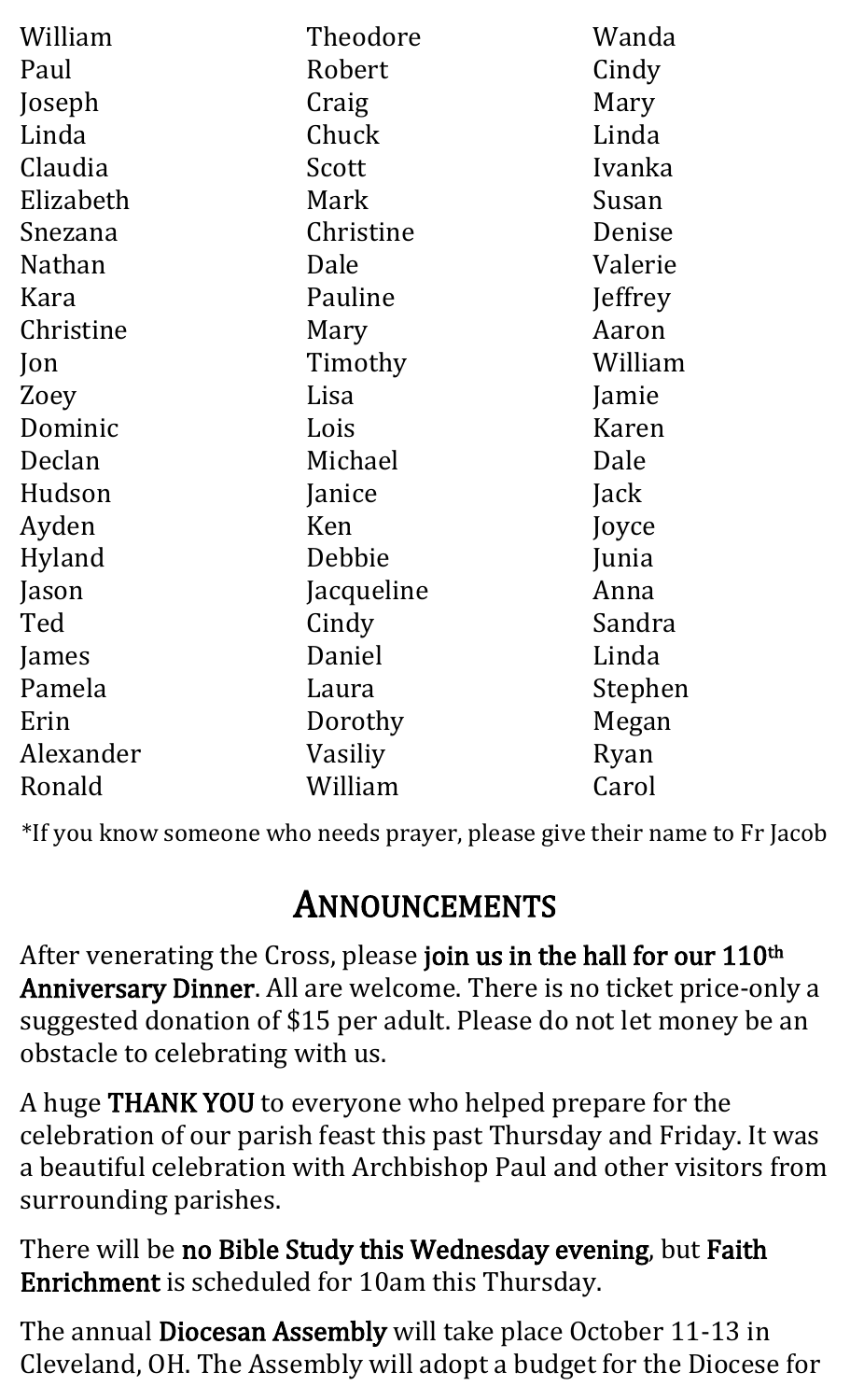2022 and discuss future work. If anyone has any concerns about Diocesan operations, please raise these with either Fr Jacob or our lay delegate Michael Gruszyk, who will also attend. We are both empowered to raise questions at the assembly on behalf of our parish.

#### Mark your calendars:

- Oct 7: Faith Enrichment @ 10am
- Oct 22: **Blood Drive** @ 12pm

Last week's gifts to the Lord: \$3,670

#### A Message from the Holy Synod of Bishops of the Orthodox Church in America

The Holy Synod of Bishops of the Orthodox Church in America, meeting under the presidency of His Beatitude Metropolitan Tikhon via teleconference, on Tuesday, September 28, 2021, issued the following communique:

At numerous points in recent years, the Holy Synod of Bishops of the Orthodox Church in America has reiterated its commitment to the unity of Orthodox Christians in North America, in fulfillment of the charge given to the Orthodox Church in America in the Tomos of Autocephaly, the witness of the canonical tradition, and the command of the Lord Himself, who wills that His followers be united together in a bond of love as He and His Heavenly Father are.

This Sunday, October 3, prior to the meeting of the Assembly of Canonical Orthodox Bishops that will begin next week in Washington, DC, the Executive Committee of the Assembly will concelebrate the Divine Liturgy at St. Sophia Greek Orthodox Cathedral in Washington. With one accord, the Holy Synod rejoices that His Beatitude Metropolitan Tikhon will concelebrate the Divine Liturgy with the heads of the Orthodox jurisdictions in the United States and members of the Executive Committee: His Eminence Archbishop Elpidophoros of the Greek Orthodox Archdiocese of America, His Eminence Metropolitan Joseph of the Antiochian Christian Archdiocese of North America, His Grace Bishop Irinej of the Eastern American Diocese of the Serbian Orthodox Church, His Eminence Metropolitan Nicolae of the Romanian Orthodox Metropolia of the Americas, and His Grace Bishop Saba of the